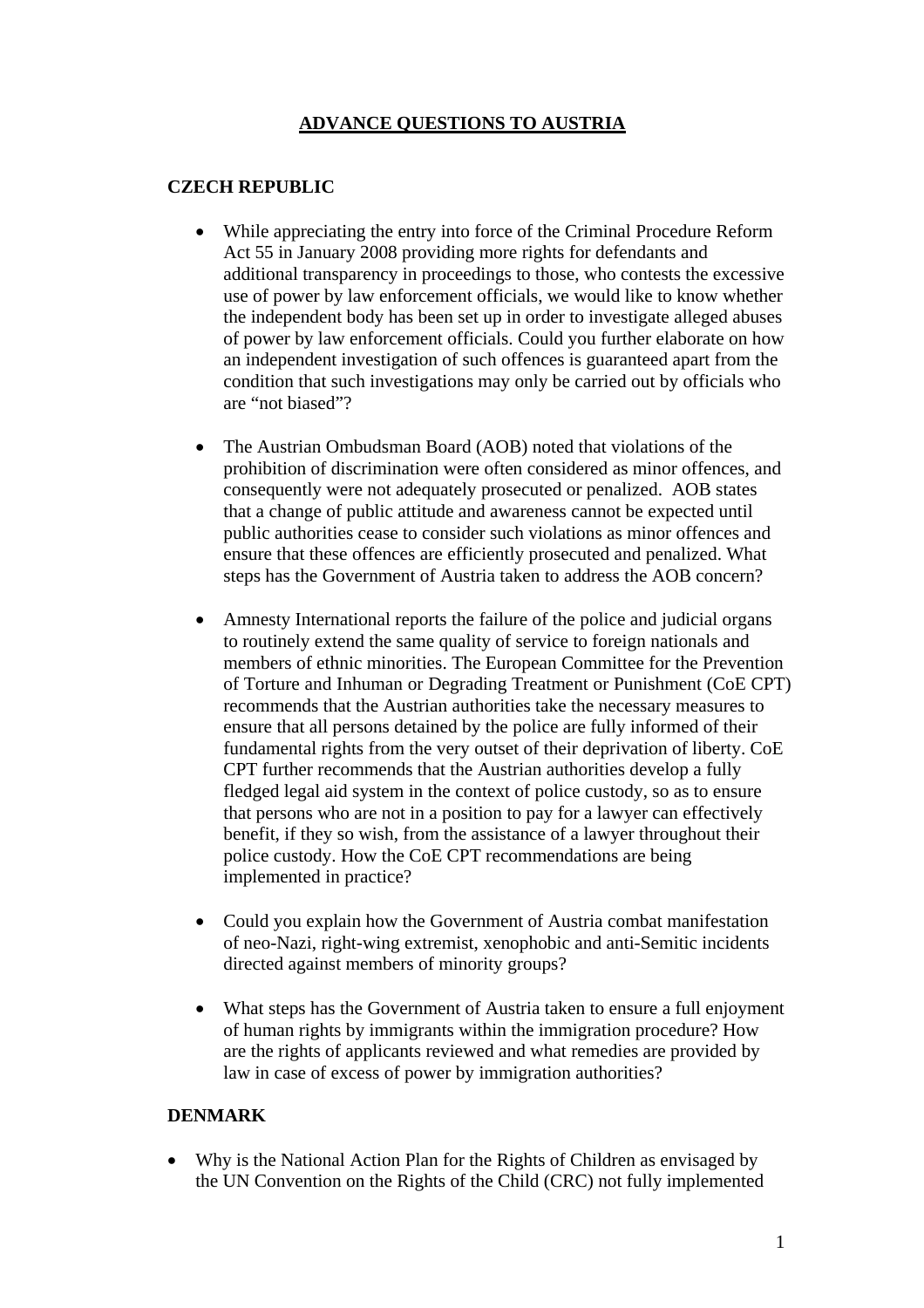and what is being done to guarantee direct legal application of CRC provisions in Austria?

- When is the Austrian Government planning to ratify the Optional Protocol to the Convention against Torture and which steps are being taken to establish a National Preventive Mechanism (NPM) according to OP-CAT and in line with the Paris Principles, particularly with regard to resources and independence?
- What is Austria doing in order to establish a NHRI with A status according to the Paris Principles?

#### **GERMANY**

• In 2005, the Committee on the Rights of the Child, CRC, had expressed concern that persons below 18 are not always separated from adult inmates. And the Committee Against Torture, CAT, recommended that Austria should take necessary steps to ensure the proper functioning of the juvenile justice system in compliance with international standards and to guarantee that minors are always heard in the presence of a legal representation.

Germany would appreciate information on how the government of Austria did follow-up on these recommendations and what is the current situation of the juvenile justice.

#### **NETHERLANDS**

#### • **National Human Rights Institute**

With reference to the recommendation expressed in paragraph 11 of the stakeholder report to establish a National Human Rights Institution based on the Paris Principles, and in light of the observation in paragraph 5 of the OHCHR compilation that the Austrian Ombudsman Board is currently accredited with B status by the ICC, does the Government plan to create an independent National Human Rights Institution that would qualify for the A status?

#### • **OPCAT**

Regarding the commitment of Austria as part of its candidature for the Human Rights Council to ratify the Optional Protocol to the Convention against Torture and Other Cruel, Inhuman or Degrading Treatment or Punishment, as reiterated in paragraphs 24, 59 and 129 of the national report, could the Government elaborate on the state of affairs of the ratification of this Optional Protocol?

#### • **Civil Society**

With regard to paragraphs 26 and 27 of the national report which mention the involvement of civil society in government work, and considering the remarks in paragraphs 14 and 15 of the stakeholder report on the perceived lack of regular engagement with civil society on current and structural human rights concerns, could the Government elaborate on the engagement of civil society in addressing human rights concerns, in particular in the development of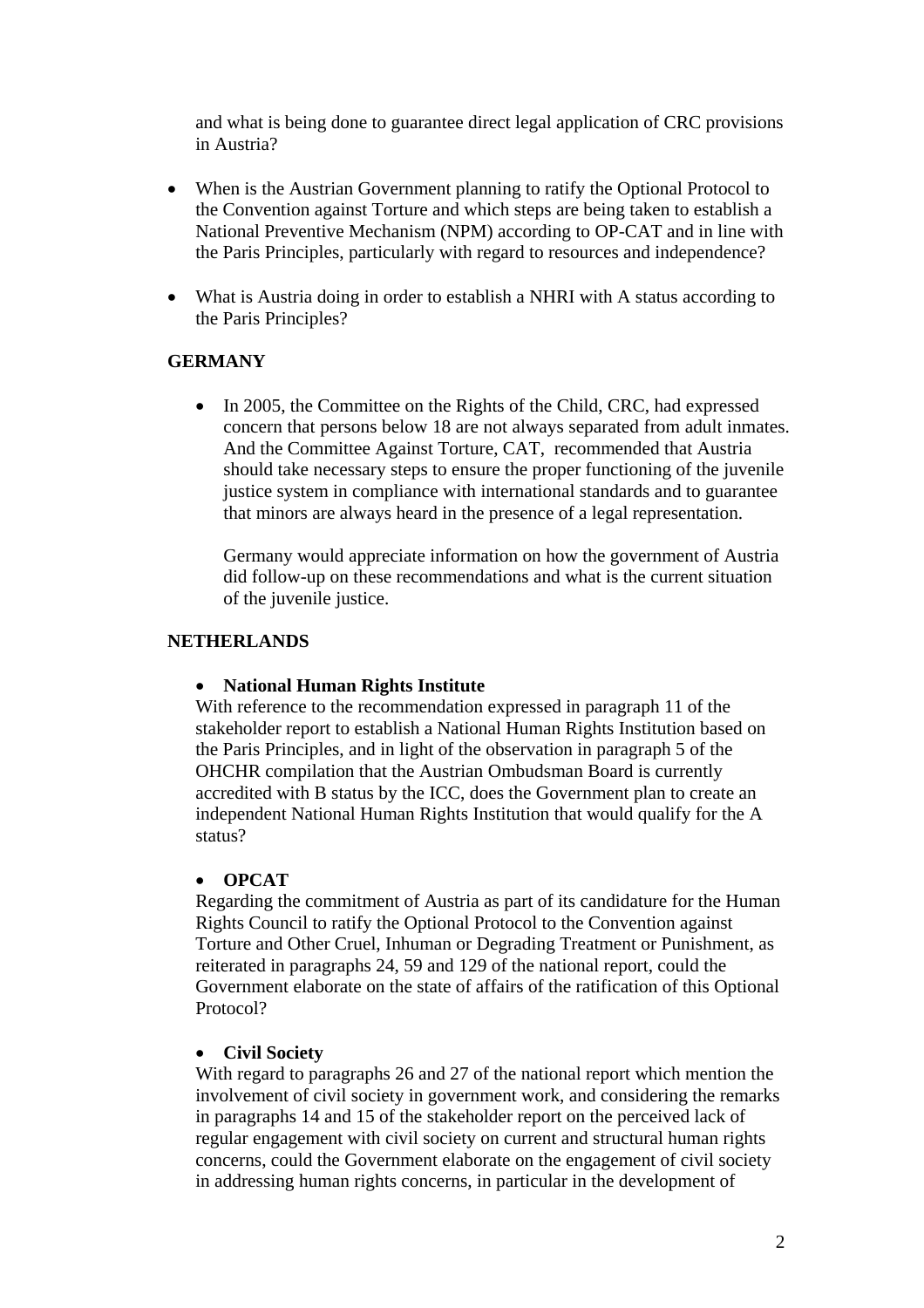specific human rights policies, such as the National Action Plan on Human Rights and the National Action Plan on Racism and Xenophobia?

### • **Minorities**

In light of the concerns and recommendations raised in paragraphs 19, 20, and 21 of the OHCHR compilation and in paragraphs 24 and 26 of the stakeholder report on complaints of abuse by law-enforcement officials against ethnic minorities and the alleged insufficient investigation by the police force of such complaints, can the Government elaborate on how it deals with such accusations of excessive use of force and abuse by law-enforcement officials against ethnic minorities?

## • **LGBT rights**

On the subject of same-sex couples' right to cohabitation mentioned in paragraph 57 of the national report and the remarks in that same paragraph on the absence of the right of same-sex couples to reproductive medicines and adoption, and in light of the recommendation in paragraph 37 of the stakeholder report that Austria ensures the rights for same-sex partnerships according to international standards, does the Government plan to extend the set of rights that a registered partnership entails so that they are similar to those of a marriage, or, alternatively, extend marriage to same-sex couples?

## **SWEDEN**

- Sweden would like to ask the Government of Austria to elaborate on what actions are taken to protect all persons residing in the territory of Austria from abuse and the use of excessive force by the police?
- How does the Government intend to ensure the respect and protection of the rights of refugees and asylum-seekers?
- According to the data available, only few of the reported cases of abuse and excessive force result in trial or conviction. We would kindly ask Austria for clarification on this matter.
- We would be grateful if the Austrian Government could elaborate on the state of affairs with regards to xenophobia and racism?
- What actions have been undertaken to prevent, investigate and prosecute hate speech, in accordance with article 19 of the ICCPR?
- Which next steps are the Government planning to undertake to further promote the fundamental values of mutual respect and understanding in the Austrian society?